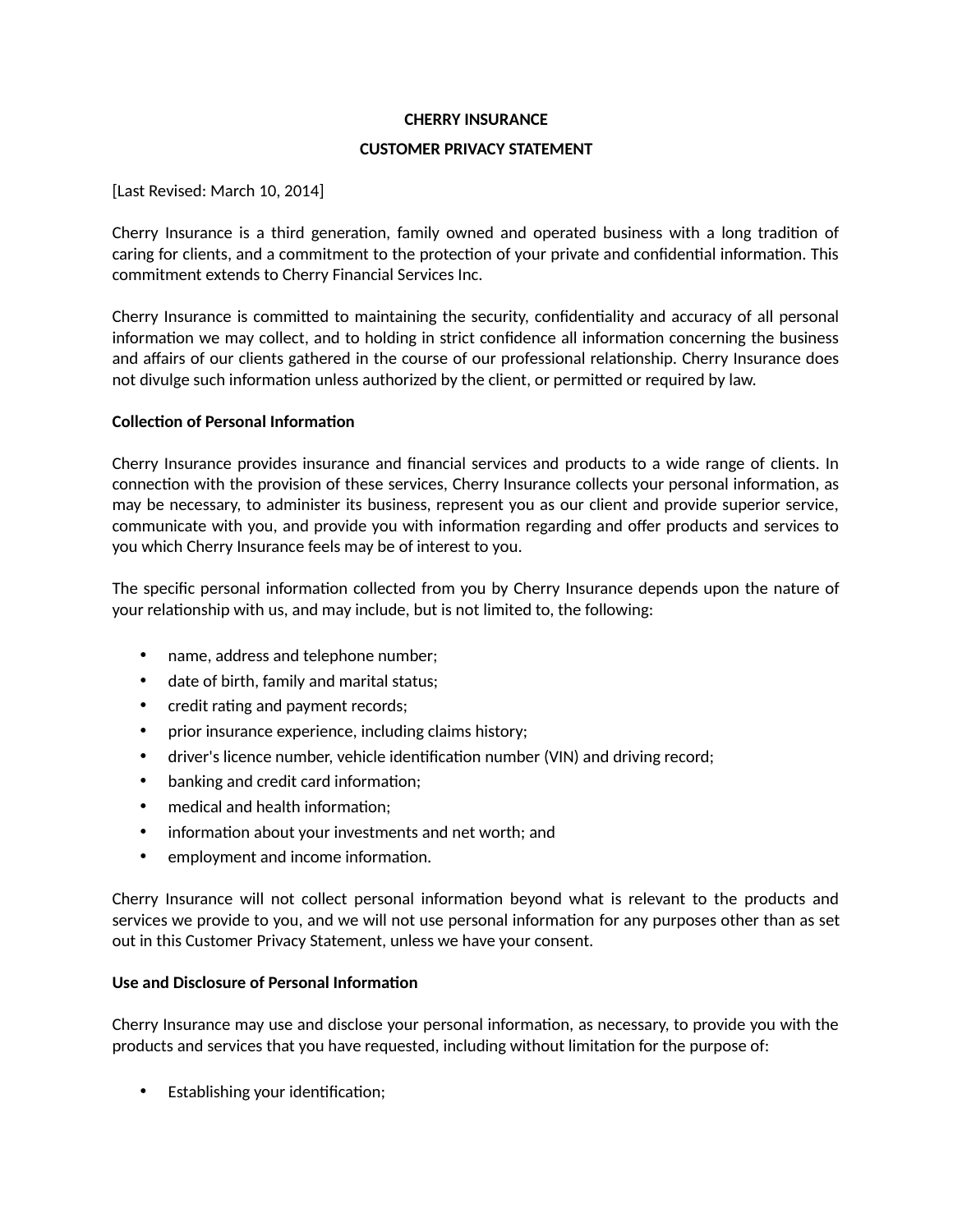- Verifying your eligibility for products and services;
- Providing products and services;
- Informing you of other products and services;
- Communicating with you regarding Cherry Insurance's activities, products and services;
- Understanding your needs and preferences;
- Verifying your personal information with government agencies, brokers or agents, other insurers, insurance reporting agencies and credit bureaus;
- Assessing and underwriting risks on a prudent basis;
- Facilitating your payment of premiums and fees;
- Investigating and paying claims;
- Detecting and preventing fraud or other illegal activities; and
- Internally, to compile statistics.

Cherry Insurance may also use or disclose personal informaton for other purposes to the extent authorized or required by law. In certain instances, Cherry Insurance may also share your personal information with third party service providers performing functions on our behalf, including, without limitation, vendors that process credit card orders, deliver our merchandise, administer our promotions, provide us marketng or promotonal assistance, analyze our data, and assist us with customer service. Such service providers include insurance carriers, other Cherry Insurance afliates, business partners and affinity service providers. Cherry Insurance has agreements in place with all such third party service providers which require such service providers to keep your informaton confdental and secure, and which ensure that our service providers may not use or disclose personal information for any purpose other than providing the services on our behalf.

Cherry Insurance will not disclose personal informaton without your consent, and will not sell, lease, rent, or give identifiable personal information to entities that are not affiliated with Cherry Insurance.

[Cherry Insurance will only use individual demographic and lifestyle informaton for analytcal and marketing purposes, communications in respect of which will only be sent to you with your consent. **You** may opt-out of receiving such marketing communications or customized advertising by contacting us **at the address below.]** 

## **Consent**

Cherry Insurance only collects, uses and discloses personal information about its customers with their knowledge and consent. Generally, this means that Cherry Insurance collects personal informaton directly from the individual to whom it relates, whether via Cherry Insurance's website, telephone, fax or in person. Occasionally, Cherry Insurance may collect personal information from third party sources.

You may provide your consent to such collecton, use and disclosure in a variety of ways. Cherry Insurance relies upon the following actions by you as indication of your knowledge and consent:

• you provide your implied consent when, following receipt of this Customer Privacy Statement, you voluntarily provide personal information to Cherry Insurance Ltd./ Cherry Financial Services Inc., including through your broker or agent;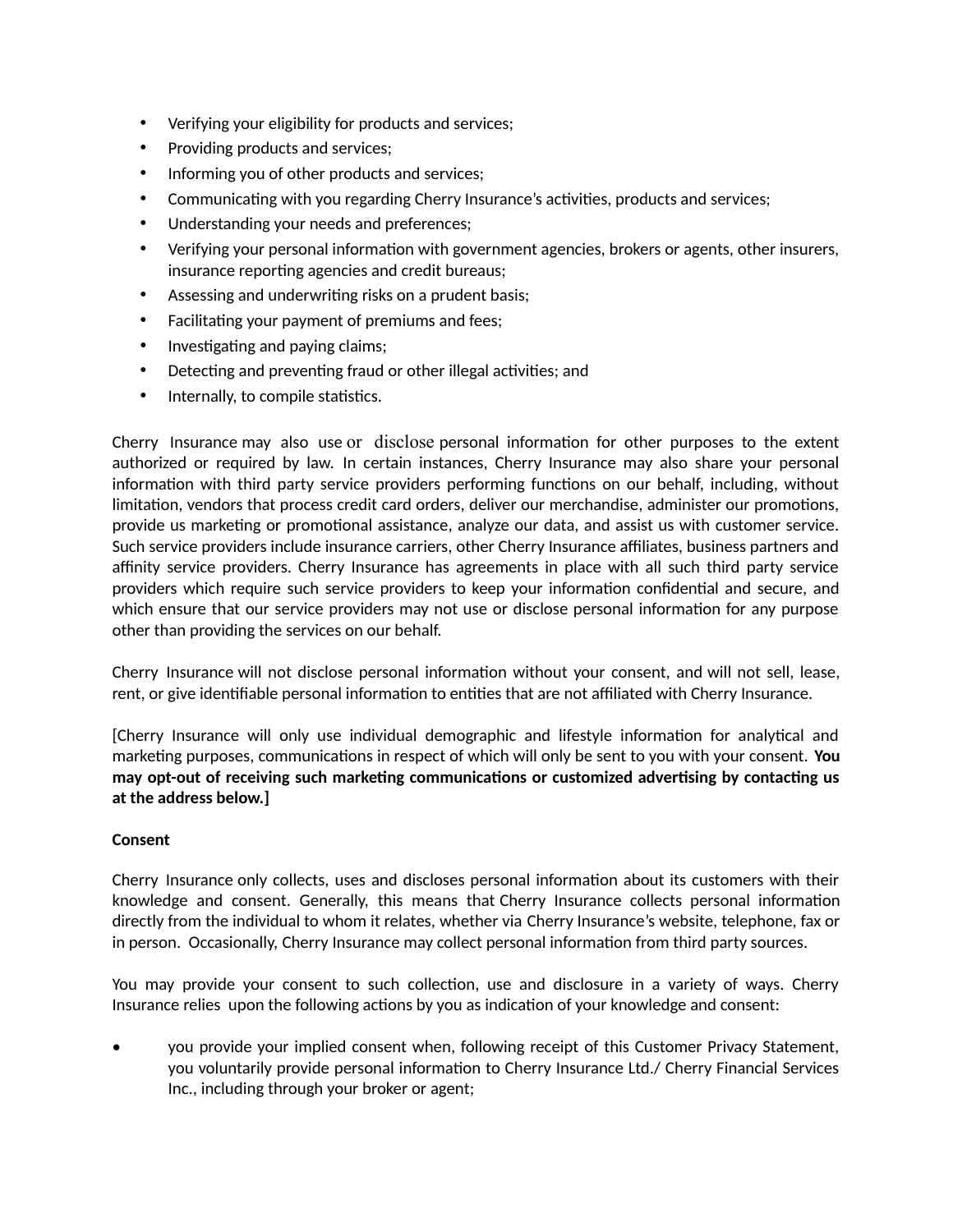- you provide your express consent when you complete a writen, verbal or electronic applicaton process, or complete Cherry Insurance's standard "Personal Information Client Consent" form or process;
- Cherry Insurance asks for your express consent for a specifed purpose, and you provide it, either verbally or in writing.

Cherry Insurance will not disclose your medical and health informaton, or your employment and income information, without your express consent.

You may withdraw your consent at any time, subject to legal or contractual obligations and upon reasonable notice. Please note however that your withdrawal of consent may limit the ability of Cherry Insurance to provide you with the requested product or service. In the event that you wish to withdraw your consent, please contact our Privacy Compliance Officer first to understand the implications of such withdrawal, and then if you choose to proceed, give the requisite notice.

## **Protecting Personal Information**

Cherry Insurance is committed to protecting your privacy. To that end, we maintain physical, electronic and procedural safeguards to protect your personal information from unauthorized access, and will ensure that the security of information held in our possession will be at a level equal to or greater than what is required by applicable privacy laws, internal and organizational policies, and other standards that may be applicable to our operations or the insurance industry. We review our policies and practices, monitor our computer networks, test the strength of our security and monitor our compliance with relevant laws in order to help us ensure the safety of your personal information, on an ongoing basis. We restrict access to your personal information to only those individuals or employees whom we have determined need to know that information in order to provide products or services to you, or to assist Cherry Insurance in providing products or services to you. In additon, Cherry Insurance employees are bound by a Privacy Code of Conduct. Employees who violate the standards contained in this Code are subject to disciplinary measures. If we discover that third partes are improperly handling your personal information, Cherry Insurance will take appropriate action to protect your personal information.

If you conclude your relationship with Cherry Insurance, we will continue to safeguard the privacy of your personal informaton in accordance with this policy, and as required by law. Personal informaton is retained by Cherry Insurance only as long as it is needed, or to meet any legal, regulatory or tax requirements.

Cherry Insurance will work to keep your personal information as accurate, complete and up-to-date as may be possible, and as may be necessary.

#### **Your Responsibilites**

You are responsible for the general security associated with your personal computer or other device you may use to access Cherry Insurance's website. Cherry Insurance recommends that you take additonal measures to protect your security. These may include, for example:

 Ensure you are using the most secure web browser currently available. Occasionally, security patches will be available to fix known security gaps associated with your web browser. You should monitor and implement these patches where appropriate.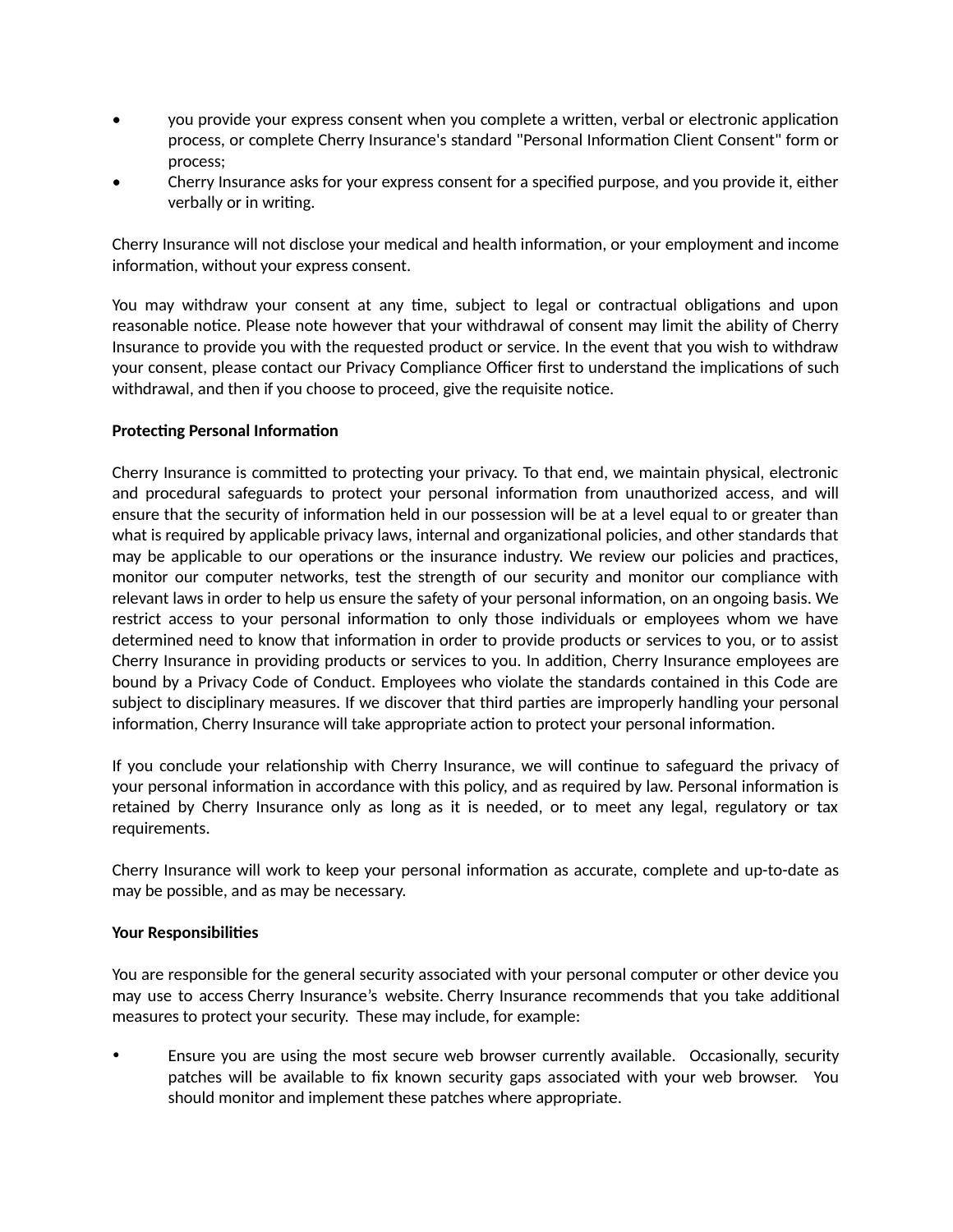- Familiarize yourself with your web browser's various functions and enable/disable such functions as needed in order to maximize security.
- Web browsers often use a "cache" to temporarily save web pages in your computer's memory. Although the cache is designed to improve performance, subsequent users of your computer may be able view web pages previously visited by you by accessing the information in the cache. You should always completely close your web browser after each session on Cherry Insurance's website. You should also frequently clear your cache.
- Ensure you have up-to-date virus protecton sofware on all systems, and that you run virus scans regularly.
- All connections to the Internet under your control should be protected by firewall protection to help prevent unauthorized Internet access to your systems.

## **Access to and Amendment of Personal Informaton**

Cherry Insurance has procedures in place in order to allow you to view information about you held by Cherry Insurance and to report and quickly remedy inaccurate information. You can request access to your personal information that Cherry Insurance has on file in order to verify the accuracy and completeness of the personal information. To request access, please send your request to Cherry Insurance's Privacy Compliance Officer. We will respond to your request within 30 days, or advise you if additional time is required to respond to your request

Cherry Insurance will provide you with access to your personal information in accordance with applicable laws. This means that there are certain situations where Cherry Insurance may not provide an individual access to their personal information, such as:

- When the information is prohibitively costly to provide;
- When the information has been destroyed;
- When the information contains references to other individuals;
- When the information cannot be disclosed for legal, security or commercial propriety reasons; and/or
- When the information is subject to solicitor-client or litigation privilege.

Cherry Insurance reserves the right to require that any request for access to personal informaton be made in writng. Generally, there is no cost for a request for access to your personal informaton. However, Cherry Insurance reserves the right to charge such costs on a case-by-case basis in accordance with applicable laws. You will be notified in advance if such charges apply.

If Cherry Insurance has information regarding you that is not correct or complete, please contact one of our customer service representatives who would be pleased to assist you in updating or correcting your information. There is no charge for verifying and correcting personal information.

#### **Changes**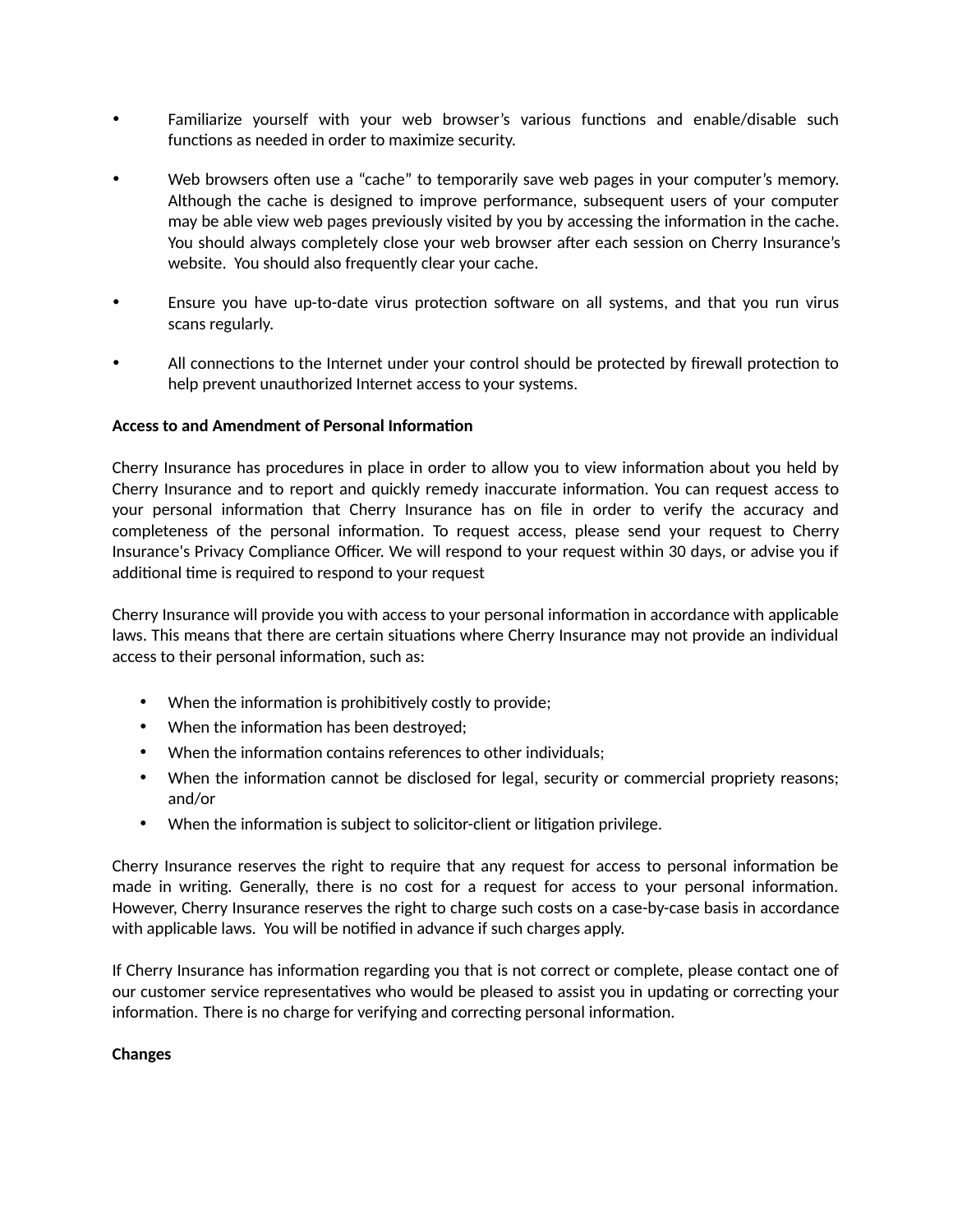As privacy and security concerns, and legal and business requirements, are constantly changing, Cherry Insurance reserves the right to change or update this Customer Privacy Statement by providing notice on its website. Cherry Insurance encourages you to review this Customer Privacy Statement, and check for updates, regularly.

# **Electronic and Web Communications**

Cherry Insurance's website may contain links to other sites, which are not under the control of Cherry Insurance, or governed by this Customer Privacy Statement. Internet sofware or electronic transmission errors may produce inaccurate or incomplete copies of the content of the Cherry Insurance website when downloaded and displayed on any computer. Cherry Insurance does not assume any liability or responsibility whatsoever for computer viruses or other destructive programs received during the electronic transmission of content of the Cherry Insurance website, or any websites accessed through links provided therein.

Please note that the Internet is not a secure method of communication and Cherry Insurance cannot guarantee the privacy or security of personal information submitted through the Cherry Insurance website, or by email over the Internet. No security or encryption we provide can protect against every circumstance. Any unprotected email communication over the Internet is, as with communication via any other medium (e.g. cellular phones, post office mail), subject to possible interception or loss, and is also subject to possible alteration.

Please be aware that anonymous technical information may be collected by Cherry Insurance as a result of a visit to the Cherry Insurance website. For example, this informaton may include the visitor's IP address, browser type, operating system, domain name, access times and referring web site addresses. Cherry Insurance uses this anonymous technical information to track usage patterns for purposes such as improving the operation and content of the Cherry Insurance website, and compiling aggregate and statistical information. Cherry Insurance reserves the right to disclose such aggregate information to third parties.

As part of the collection of technical information, Cherry Insurance may use "cookies" on its Web Site. "Cookies" are small text fles placed on your computer that can collect and store a variety of informaton, including visitor preferences and activities on the Cherry Insurance website. Permanent cookies are stored indefnitely on a user's hard drive unless manually deleted, while temporary cookies are automatically deleted from the user's browser upon logging out of a website. **Please note that web browsers typically allow users to disable permanent and/or temporary cookies.**

# **Privacy Inquiries**

Cherry Insurance has appointed a Privacy Compliance Officer to ensure that all privacy laws, policies, and standards are maintained and adhered to by Cherry Insurance.

If you have a specifc request about Cherry Insurance's Customer Privacy Statement or personal information handling practices, please send this to us in writing. In your correspondence, please describe your questions in as much detail as possible. We will respond to your concern as promptly and accurately as possible. Please direct your inquiries to:

Scott Cherry